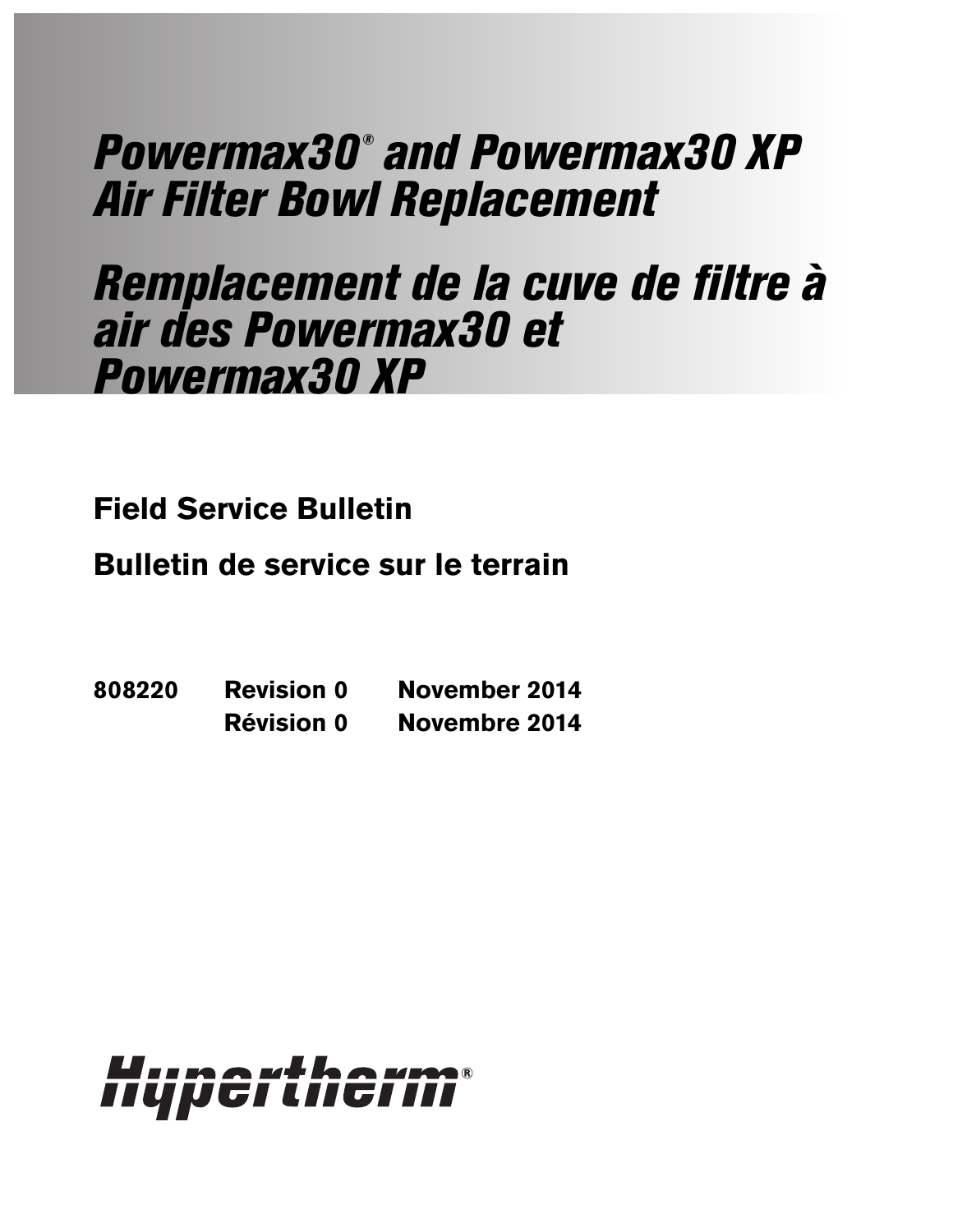Hypertherm Inc. Etna Road, P.O. Box 5010 Hanover, NH 03755 USA 603-643-3441 Tel (Main Office) 603-643-5352 Fax (All Departments) info@hypertherm.com (Main Office Email) 800-643-9878 Tel (Technical Service) technical.service@hypertherm.com (Technical Service Email)

800-737-2978 Tel (Customer Service) customer.service@hypertherm.com (Customer Service Email) 866-643-7711 Tel (Return Materials Authorization) 877-371-2876 Fax (Return Materials Authorization) return.materials@hypertherm.com (RMA email)

#### Hypertherm Plasmatechnik GmbH

Technologiepark Hanau Rodenbacher Chaussee 6 D-63457 Hanau-Wolfgang, Deutschland 49 6181 58 2100 Tel 49 6181 58 2134 Fax 49 6181 58 2123 (Technical Service)

#### Hypertherm (S) Pte Ltd.

82 Genting Lane Media Centre Annexe Block #A01-01 Singapore 349567, Republic of Singapore 65 6841 2489 Tel 65 6841 2490 Fax 65 6841 2489 (Technical Service)

#### Hypertherm (Shanghai) Trading Co., Ltd.

Unit 301, South Building 495 ShangZhong Road Shanghai, 200231 PR China 86-21-60740003 Tel 86-21-60740393 Fax

#### Hypertherm Europe B.V.

Vaartveld 9 4704 SE Roosendaal, Nederland 31 165 596907 Tel 31 165 596901 Fax 31 165 596908 Tel (Marketing) 31 165 596900 Tel (Technical Service) 00 800 4973 7843 Tel (Technical Service)

#### Hypertherm Japan Ltd.

Level 9, Edobori Center Building 2-1-1 Edobori, Nishi-ku Osaka 550-0002 Japan 81 6 6225 1183 Tel 81 6 6225 1184 Fax

#### Hypertherm Brasil Ltda.

Rua Bras Cubas, 231 – Jardim Maia Guarulhos, SP - Brasil CEP 07115-030 55 11 2409 2636 Tel 55 11 2408 0462 Fax

#### Hypertherm México, S.A. de C.V.

Avenida Toluca No. 444, Anexo 1, Colonia Olivar de los Padres Delegación Álvaro Obregón México, D.F. C.P. 01780 52 55 5681 8109 Tel 52 55 5683 2127 Fax

#### Hypertherm Korea Branch

#3904 Centum Leaders Mark B/D, 1514 Woo-dong, Haeundae-gu, Busan Korea, 612-889 82 51 747 0358 Tel 82 51 701 0358 Fax

© 2014 Hypertherm Inc. All rights reserved. Tous droits réservés.

Powermax and Hypertherm are trademarks of Hypertherm Inc. and may be registered in the United States and/or other countries. All other trademarks are the property of their respective holders.

Powermax et Hypertherm sont des marques d'Hypertherm Inc. qui peuvent être déposées aux États-Unis et/ou dans d'autres pays. Toutes les autres marques commerciales sont la propriété de leurs détenteurs respectifs.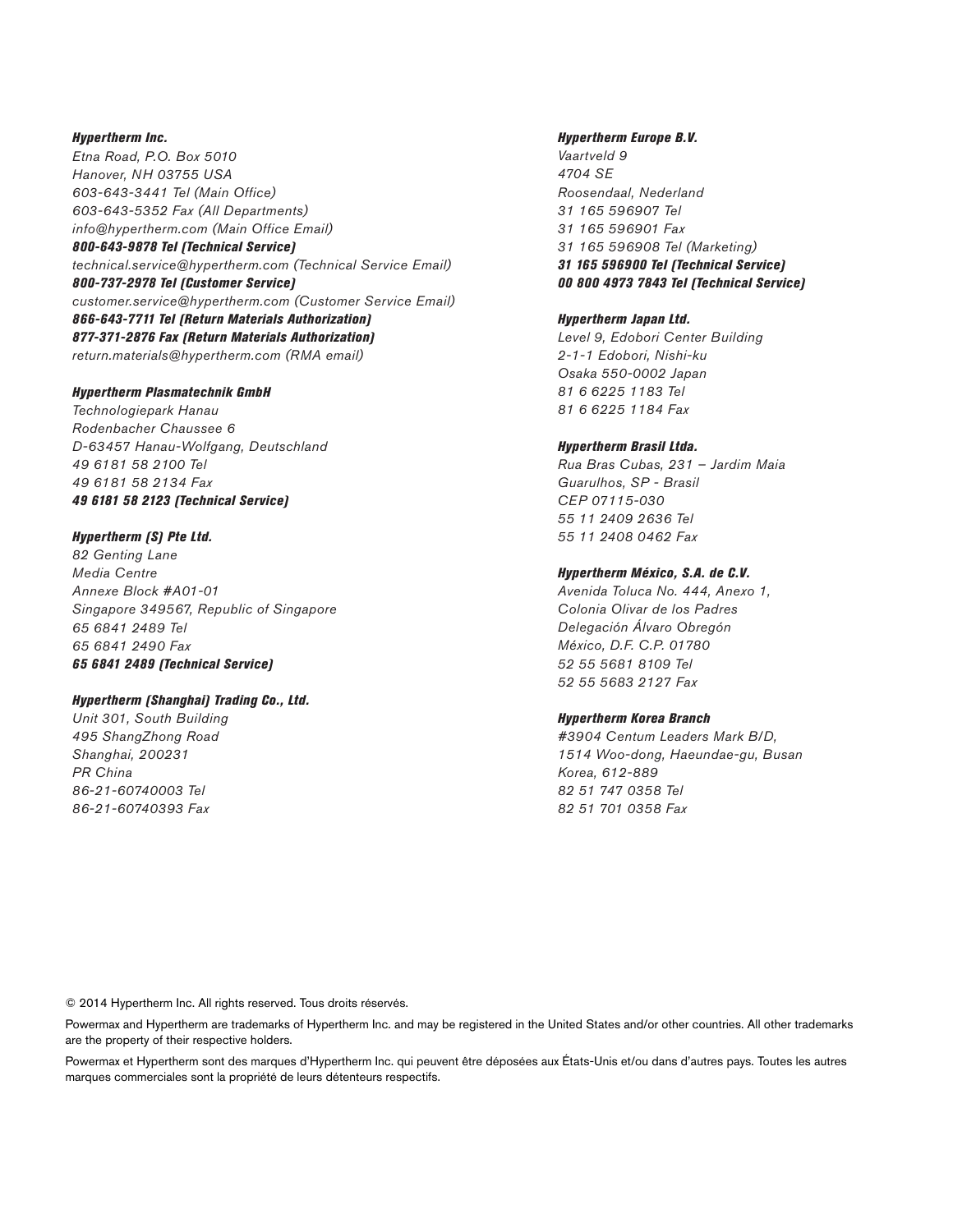# **Introduction**

|              | <b>WARNING!</b><br><b>ELECTRIC SHOCK CAN KILL</b>                                                                                               |
|--------------|-------------------------------------------------------------------------------------------------------------------------------------------------|
| $\mathbf{r}$ | Disconnect electrical power before performing any maintenance.<br>See the Safety and Compliance Manual (80669C) for more safety<br>precautions. |

### **Purpose**

**Powermax30 systems:** This Field Service Bulletin describes the necessary steps to replace the air filter bowl in the power supply.

**Powermax30 XP systems:** [Complete instructions for installing this repair kit are included in the system's Service](https://www.hypertherm.com)  [Manual. To download the Service Manual, go to](https://www.hypertherm.com) www.hypertherm.com and click the "Downloads library" link.

■ Powermax30 XP Service Manual (808150)

#### **Tools and materials needed**

■ Assorted Phillips<sup>®</sup> and TORX<sup>®</sup> screwdrivers

#### **Kit 428246 contents**

| Part number | <b>Description</b>               | Quantity |
|-------------|----------------------------------|----------|
| 011119      | Air filter bowl assembly:        |          |
|             | • Filter bowl containing plunger |          |
|             | • Drain fitting                  |          |
| 044025      | $O$ -ring                        |          |
|             |                                  |          |

The air filter element and drain hose are not included in this kit. These can be purchased separately.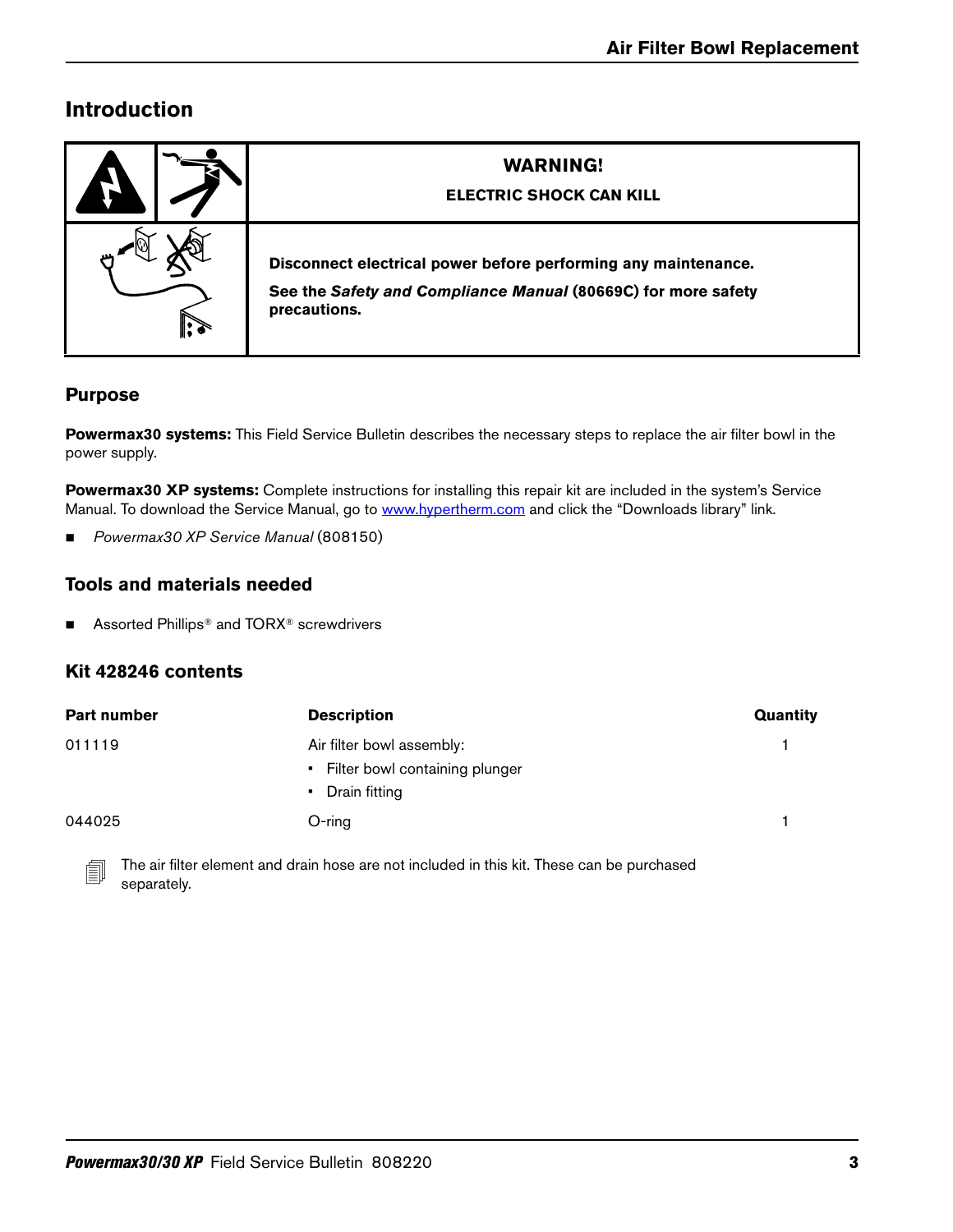

#### **Air filter bowl assembly**

# **Replace the filter bowl**

### **Remove the power supply cover**

- 1. Set the power switch to OFF (**O**), disconnect the power cord from the power source, and disconnect the gas supply.
- 2. Remove the two screws from the handle on the top of the power supply. Gently pull on the panel nearest the screw you are removing to keep pressure on the screw. When the screw is almost out, tilt the screwdriver slightly to help pull the screw out of the recessed hole.
- 3. Slightly tip the front and rear panels away from the power supply so that you can get the edges of the handle out from underneath them. Remove the handle, and set it and the two screws aside.
- 4. Continue to tilt the panels outward to release the fan side of the cover from its track. Then lift the cover off the power supply.



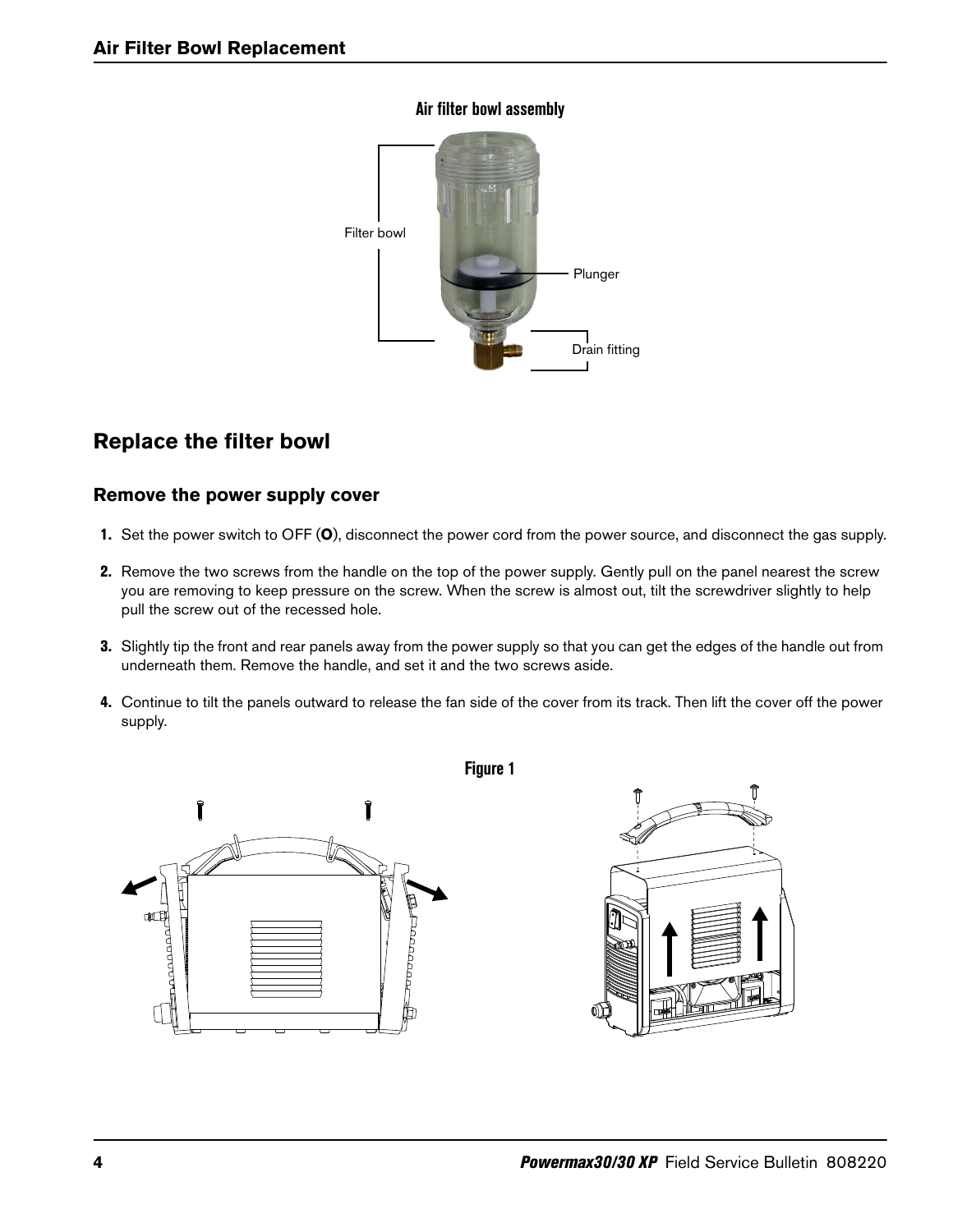#### **Remove the air filter bowl**

- 1. From the fan side of the power supply, disconnect the drain hose from the hole in the bottom of the base.
- 2. Remove the other end of the drain hose from the brass fitting at the bottom of the air filter bowl. Set the drain hose aside.
- 3. Unscrew the plastic retainer nut that holds the air filter/regulator in the bracket on the center panel.
- 4. With one hand, tilt the bottom of the air filter/regulator assembly a small distance away from the center panel.
- 5. With your other hand, unscrew the air filter bowl to remove it from the air filter/regulator assembly.

#### **Figure 2**



- **1** Plastic retainer nut (red)
- **2** Center panel bracket
- **3** Air filter/regulator
- **4** Air filter bowl
- **5** Brass fitting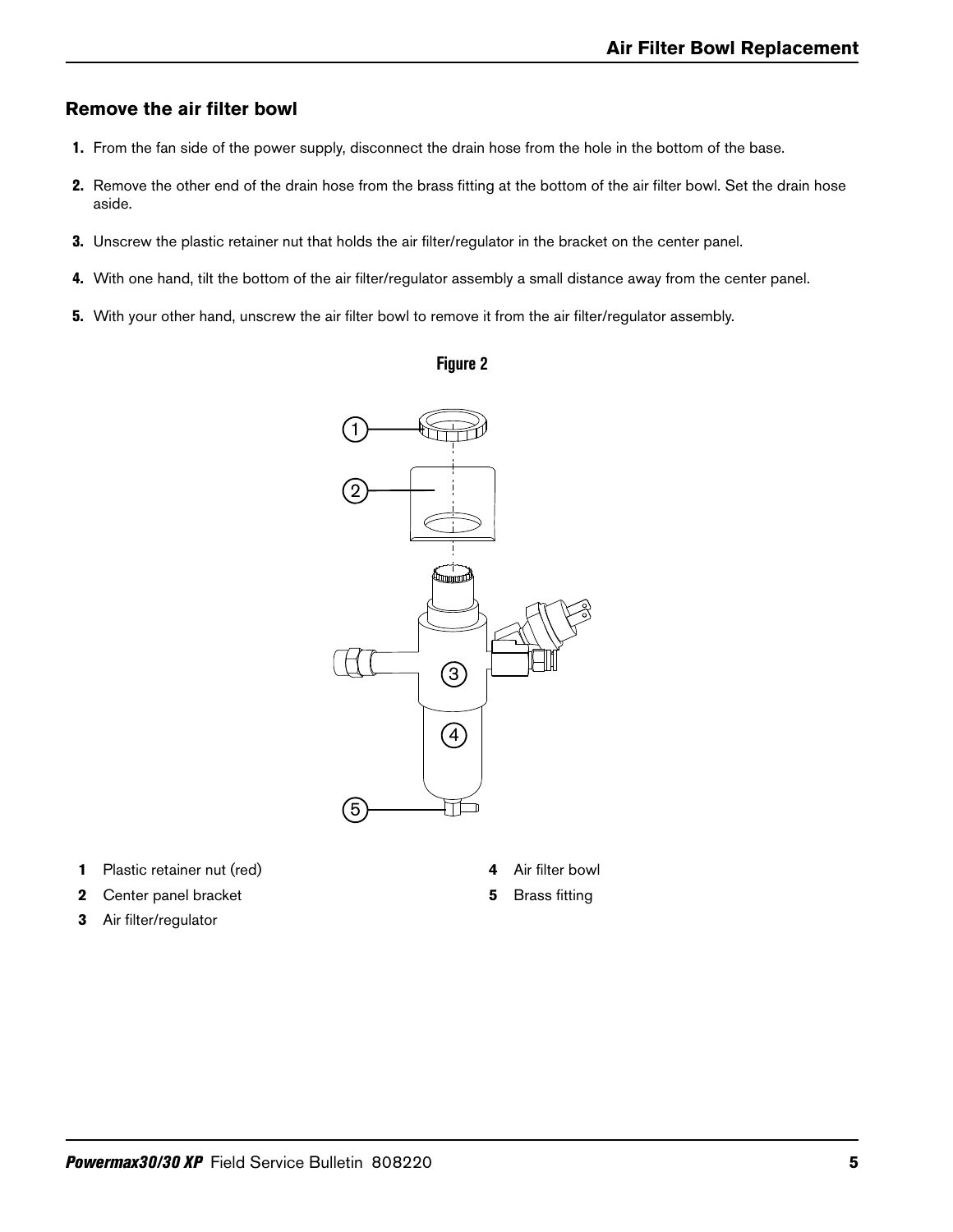## **Install the air filter bowl**

- 1. Inspect the O-ring  $\eta$  inside the filter for cracks. If you see any damage, replace it using the one provided in the kit.
- 2. Install the new filter bowl. Tighten the filter bowl to finger-tight.
- 3. Connect the drain hose to the fitting at the bottom of the filter bowl. Verify the drain hose extends towards the front of the power supply.
- 4. Position the air filter/regulator assembly in the bracket on the center panel of the power supply, and attach it using the plastic retainer nut.



Do not overtighten the retainer nut.

5. Route the drain hose through the hole in the base of the power supply.





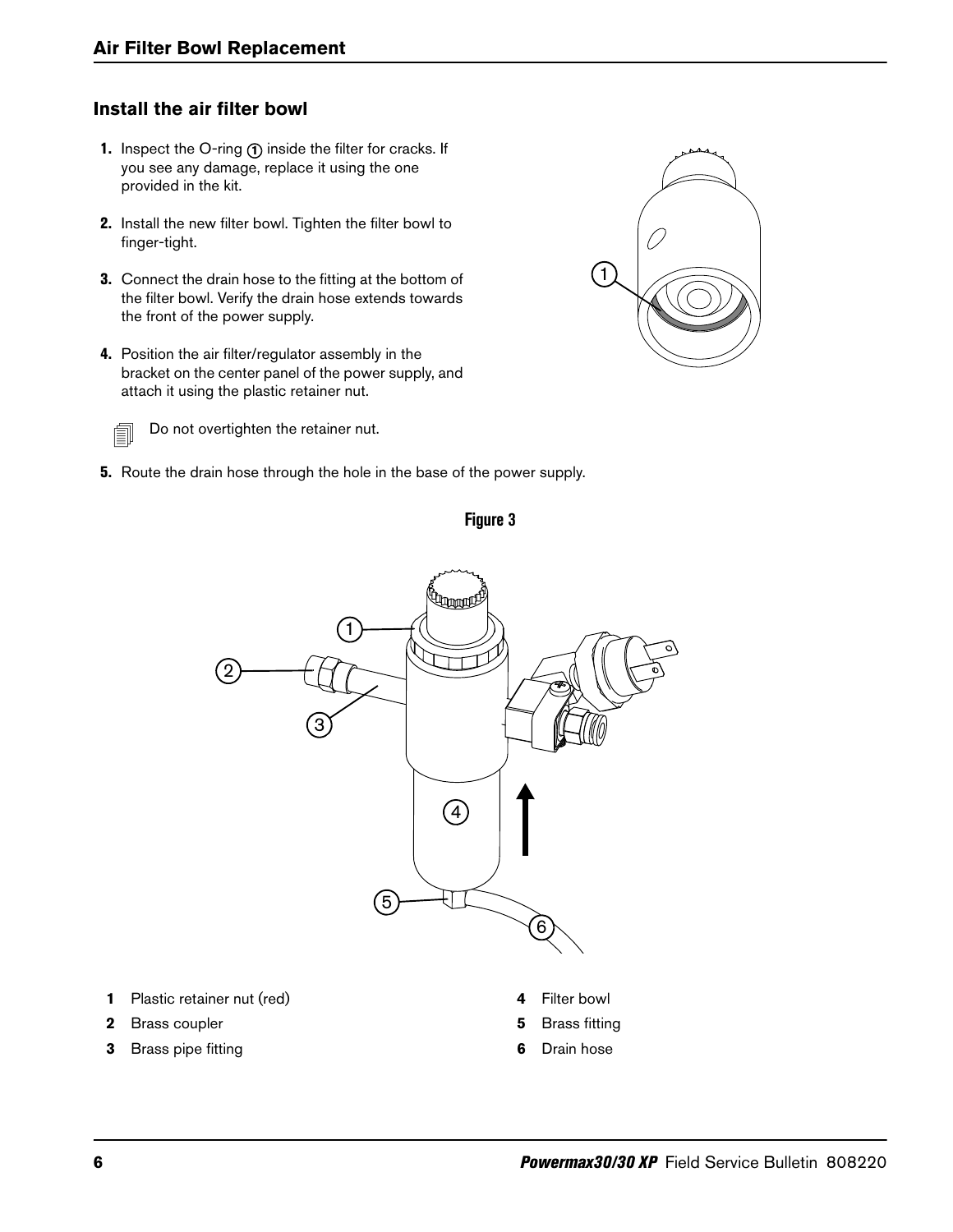6. Reconnect the gas supply, and check for leaks at each fitting and hose connection point on the air filter/regulator assembly.



## **CAUTION!**

**Gas supply pressures not within the specifications in the Specifications section of your system's manual can cause poor cut quality, poor consumable life, and operational problems.**

**If the purity level of the gas is too low, or if there are leaks in the supply hoses or connections:**

- **Cut speeds can decrease.**
- **Cut quality can deteriorate.**
- **Cutting thickness capability can decrease.**
- Consumables life can be shortened.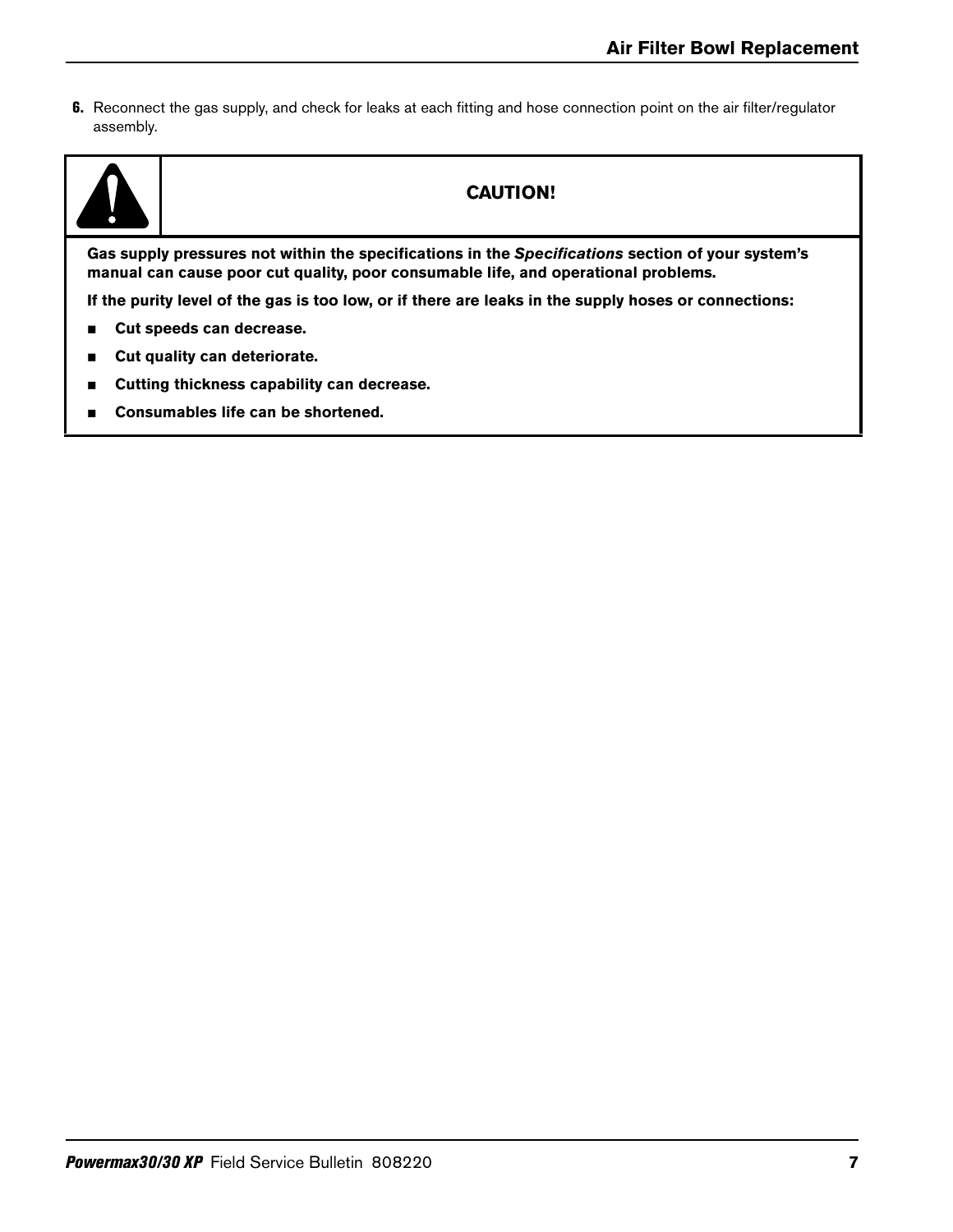## **Reinstall the power supply cover**

1. Being careful not to pinch any wires, slide the cover onto the power supply. Align the bottom edges with the tracks, and align the slot  $\eta$  in the top of the cover with the tab  $\phi$  on the front panel  $\phi$  so that the louvers in the cover are in front of the fan.



- 2. Realign the front panel with the power supply.
- 3. Realign the rear panel with the power supply, making sure that the hole in the ground clip is aligned with the screw holes in both the panel and the power supply.
- 4. Position the handle over the holes in the top of the cover, and position the ends of the handle underneath the edges of the panels.
- 5. Reinstall the two screws that attach the cover and handle with a torque setting of 23.0 kg∙cm (20 inch∙pounds).
- 6. Reconnect the power cord, and set the power switch to ON (**I**).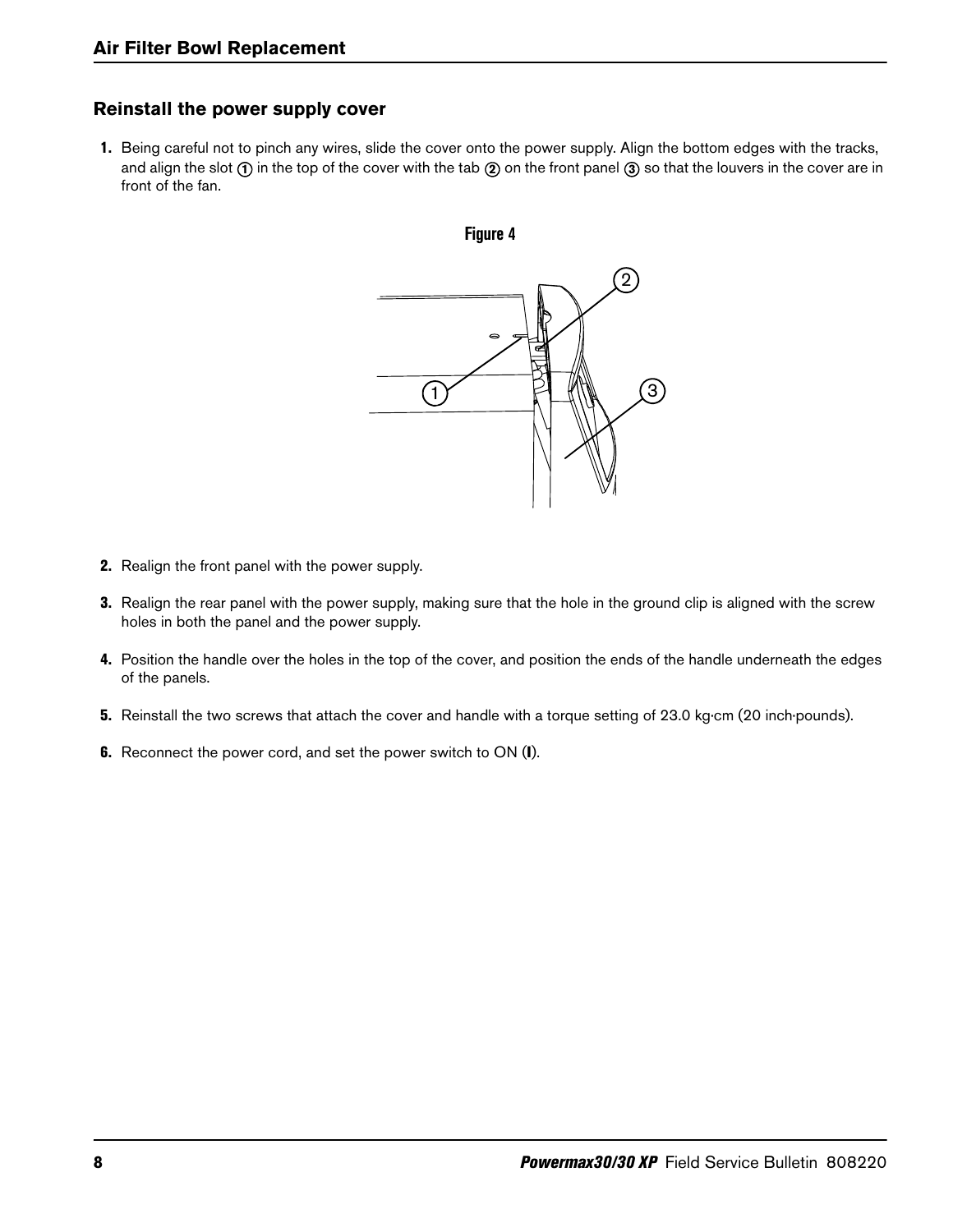# **Introduction**

| <b>AVERTISSEMENT!</b><br>UN CHOC ÉLECTRIQUE PEUT ÊTRE MORTEL                                                                                                                |
|-----------------------------------------------------------------------------------------------------------------------------------------------------------------------------|
| Avant tout entretien, débrancher l'alimentation électrique.<br>Se reporter au Manuel de sécurité et de conformité (80669C) pour des<br>mesures de sécurité supplémentaires. |

## **Objet**

**Systèmes Powermax30 :** Ce bulletin de service sur le terrain décrit les étapes nécessaires pour remplacer la cuve de filtre à air de la source de courant.

**Systèmes Powermax30 XP :** [Les instructions complètes pour l'installation de ce kit de réparation sont incluses dans](https://www.hypertherm.com)  [le Manuel de service du système. Pour télécharger le Manuel de service, se rendre sur w](https://www.hypertherm.com)ww.hypertherm.com et cliquer sur le lien « Bibliothèque de téléchargement ».

■ Manuel de service Powermax30 XP (808150)

## **Outils et matériel requis**

■ Tournevis Phillips<sup>®</sup> et TORX<sup>®</sup> assortis.

### **Contenu du kit 428246**

| Numéro de référence | <b>Description</b>                     | Quantité |
|---------------------|----------------------------------------|----------|
| 011119              | Ensemble de cuve de filtre à air :     |          |
|                     | • Cuve de filtre contenant un plongeur |          |
|                     | • Raccord de vidange                   |          |
| 044025              | Joint torique                          |          |
|                     |                                        |          |

Eu La cartouche filtrante d'air et le tuyau de vidange ne sont pas inclus dans ce kit. Ils peuvent être achetés séparément.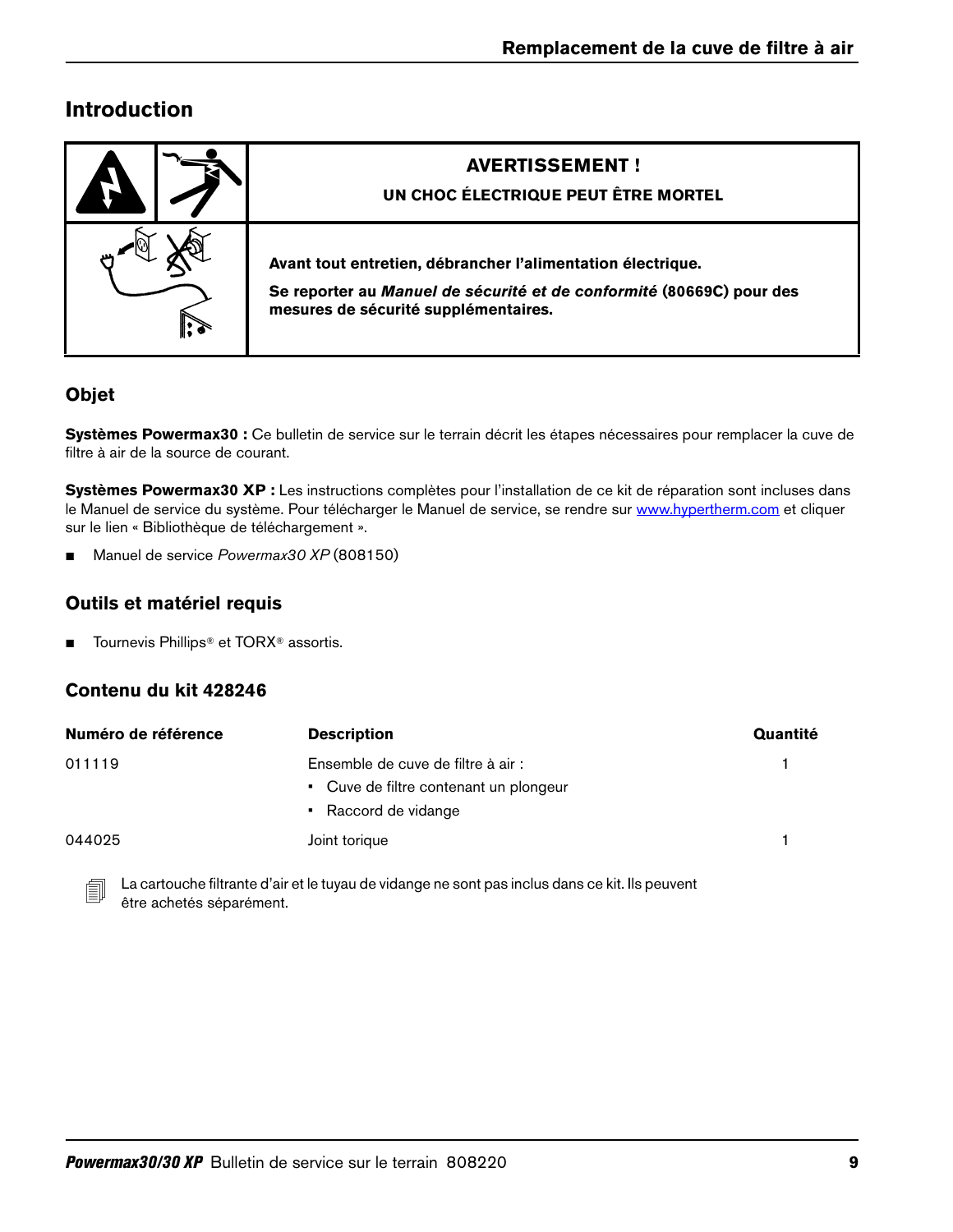#### **Ensemble de cuve de filtre à air**



## **Remplacement de la cuve de filtre**

#### **Retrait du couvercle de la source de courant**

- 1. Couper l'alimentation (OFF) (**O**), débrancher le cordon d'alimentation de la source de courant et débrancher l'alimentation en gaz.
- 2. Retirer les deux vis de la poignée sur le dessus de la source de courant. Tirer doucement sur le panneau le plus proche de la vis qui est retirée afin de maintenir une pression sur cette dernière. Une fois la vis pratiquement extraite, incliner légèrement le tournevis pour faciliter l'extraction de la vis.
- 3. Basculer légèrement les panneaux d'extrémité avant et arrière de la source de courant de façon à en extraire les bords de la poignée d'en dessous. Déposer la poignée et la mettre de côté avec les deux vis.
- 4. Continuer à incliner les panneaux vers l'extérieur pour dégager le couvercle de ses rails côté ventilateur. Retirer ensuite le couvercle de la source de courant.

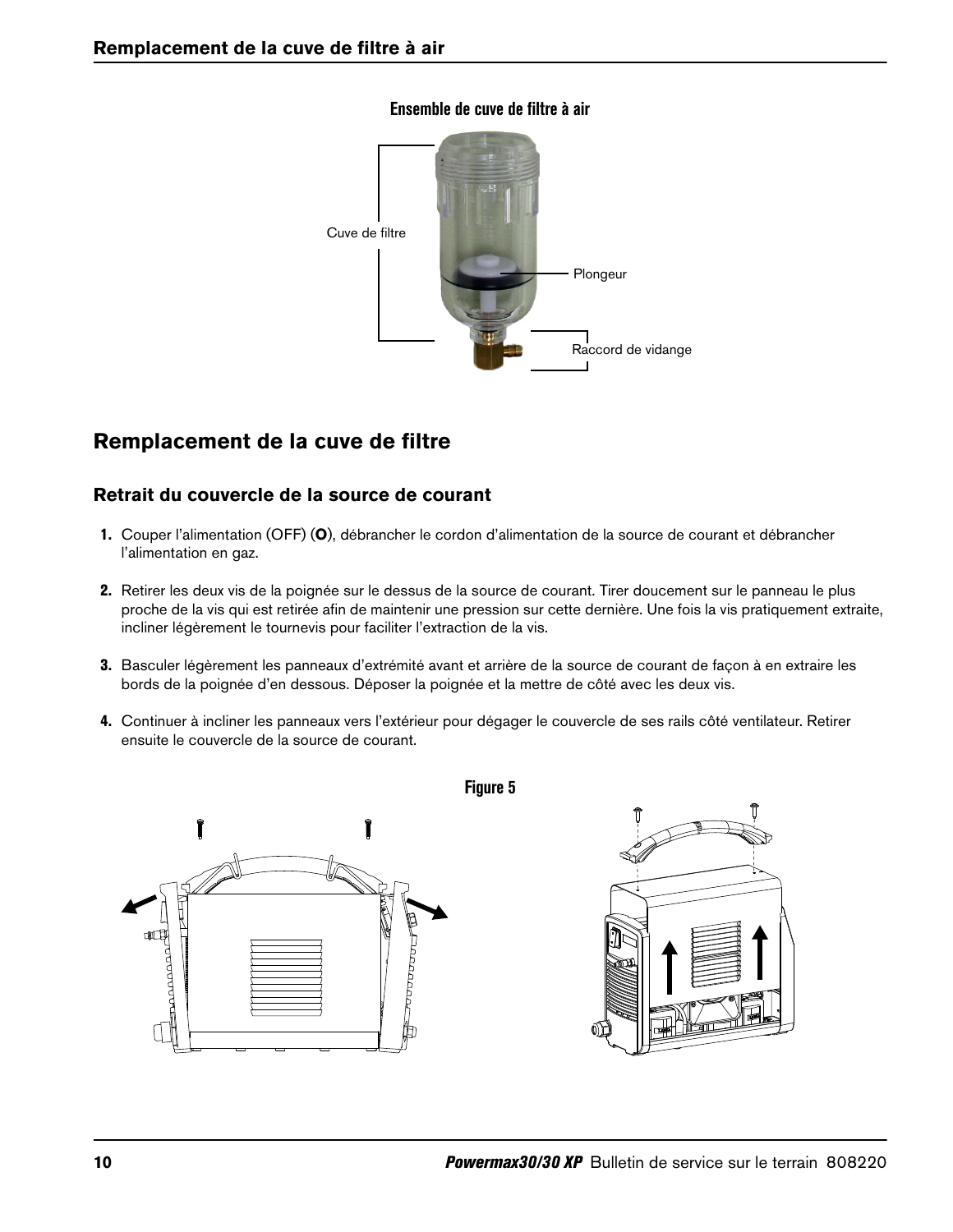### **Retrait de la cuve de filtre à air**

- 1. Depuis le côté ventilateur de la source de courant, débrancher le tuyau de vidange de l'orifice situé sur la partie inférieure du socle.
- 2. Retirer l'autre extrémité du tuyau de vidange du raccord en laiton situé au bas de la cuve de filtre à air. Mettre de côté le tuyau de vidange.
- 3. Dévisser l'écrou de retenue en plastique servant à fixer le filtre à air/détendeur au support du panneau central.
- 4. Avec une main, incliner la partie inférieure de l'ensemble de filtre à air/détendeur à une faible distance du panneau central.
- 5. Avec l'autre main, dévisser la cuve de filtre à air afin de la sortir de l'ensemble de filtre à air/détendeur.

#### **Figure 6**



- **1** Écrou de retenue en plastique (rouge)
- **4** Cuve de filtre à air

- **2** Support de panneau central
- **3** Filtre à air/détendeur

**5** Raccord en laiton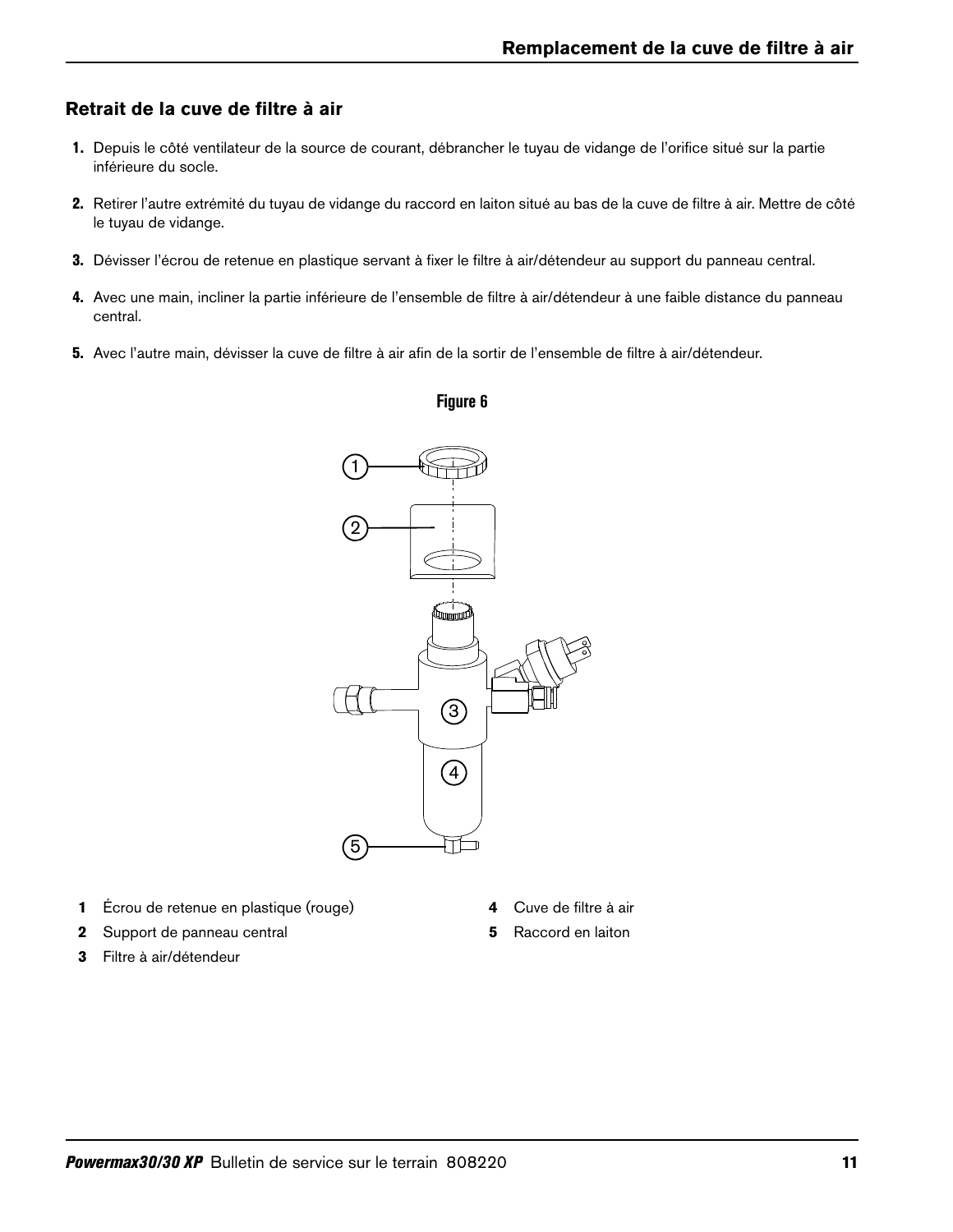## **Installation de la cuve de filtre à air**

- 1. Vérifier le joint torique 1 à l'intérieur du filtre à la recherche de fissures. En cas de dommage, le remplacer avec le joint fourni dans le kit.
- 2. Installer la cuve de filtre neuve. Serrer à la main la cuve de filtre.
- 3. Raccorder le tuyau de vidange au raccord situé sur la partie inférieure de la cuve de filtre. Vérifier si le tuyau de vidange se rend jusqu'à l'avant de la source de courant.
- 4. Placer l'ensemble de filtre à air/détendeur dans le support situé sur le panneau central de la source de courant et le fixer à l'aide de l'écrou de retenue en plastique.



Ne pas trop serrer l'écrou de retenue.

5. Faire passer le tuyau d'évacuation au travers du trou situé sur le socle de la source de courant.



- **1** Écrou de retenue en plastique (rouge)
- **2** Coupleur en laiton
- **3** Raccord de tuyauterie en laiton
- **4** Cuve de filtre
- **5** Raccord en laiton
- **6** Tuyau de vidange



## **Figure 7**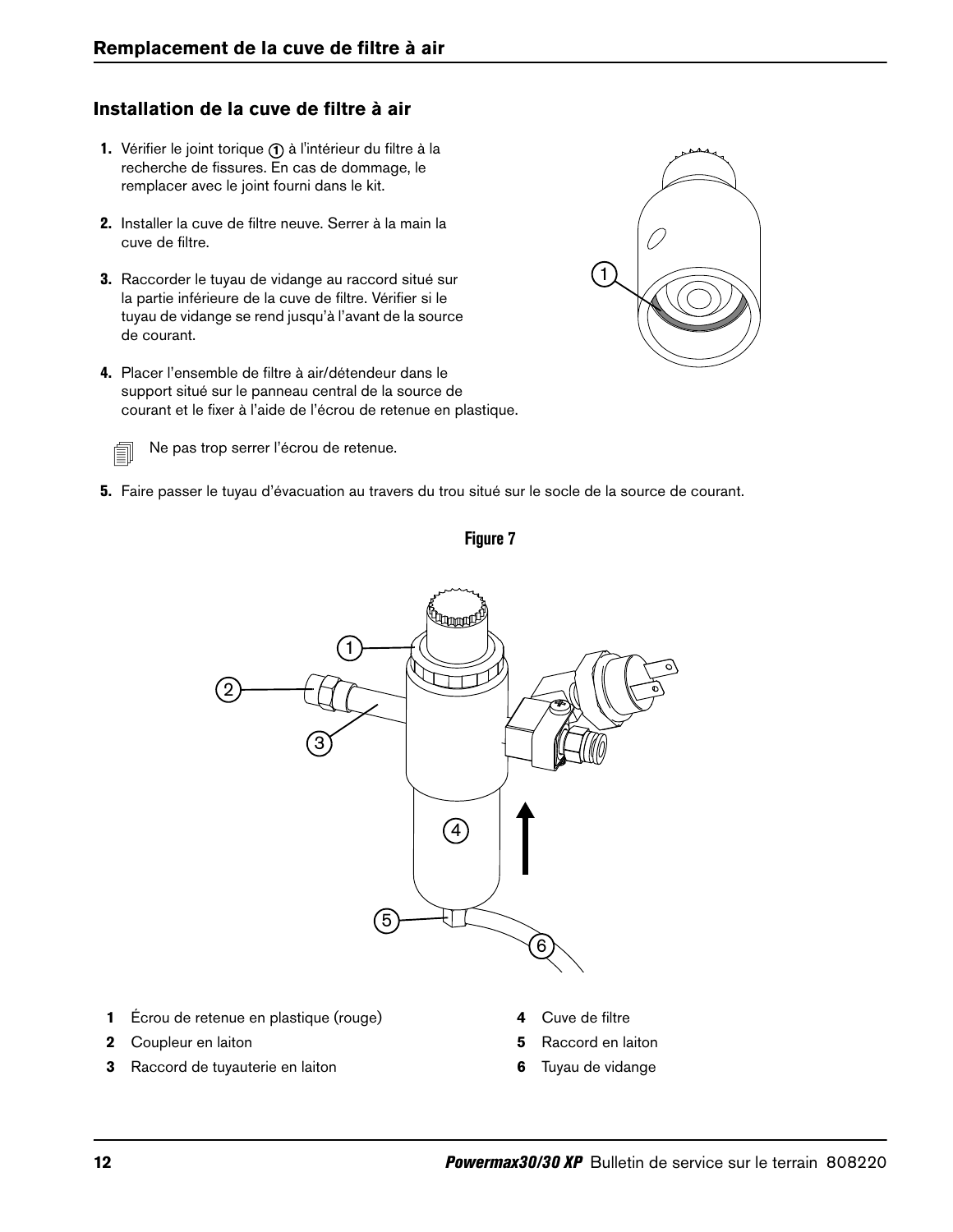6. Rebrancher l'alimentation en gaz et vérifier l'étanchéité de tous les points de raccordement des raccords et des tuyaux de l'ensemble de filtre à air/détendeur.



## **ATTENTION !**

**Des pressions d'alimentation en gaz non conformes aux spécifications de la section Specifications du manuel de ce système peuvent se traduire par une qualité de coupe médiocre, une durée de vie écourtée des consommables et des problèmes de fonctionnement.**

**Si le degré de pureté du gaz est trop faible ou en présence de fuites dans les raccords ou dans les tuyaux d'alimentation :**

- **Les vitesses de coupe peuvent diminuer.**
- **La qualité de coupe peut se détériorer.**
- **La capacité d'épaisseur de coupe peut diminuer.**
- **La durée de vie des consommables peut être écourtée.**